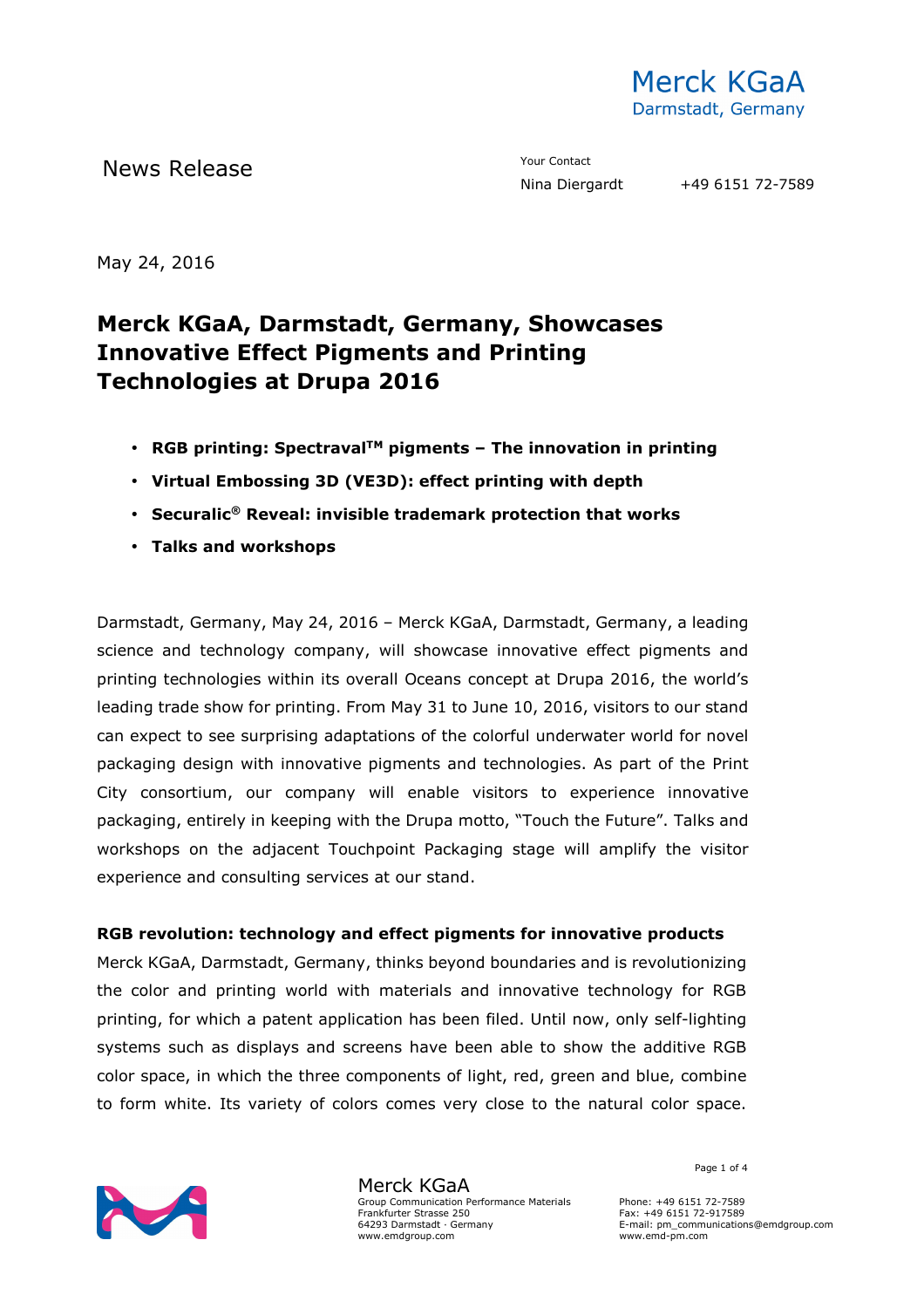## News Release

However, printing does not make use of light. Printing technologies previously had to manage with the subtractive CMYK color space, in which the components cyan, magenta, yellow and key combine at full intensity to form black, albeit with a lesser variety of colors than RGB.

An innovative technology and the four new Spectraval™ effect pigments from Merck KGaA, Darmstadt, Germany, in red, green, blue and white, make RGB printing possible. The result is prints that literally capture light, making the printed image appear with extraordinary brilliance and depth.

Drupa visitors will witness a world debut as we show sample packaging with RGB printing for the first time. This new printing technology lends a particularly distinctive, fascinating appearance, not only to packaging of exclusive products, but also to fine shrink sleeves and labels as well as to high-quality brochures, largeformat posters and decorative foils.

### **Packaging with a new dimension: Virtual Embossing 3D**

The Virtual Embossing 3D (VE3D) effect printing from Merck KGaA, Darmstadt, Germany, gives prints new depth, made possible thanks to an innovative printing technology that has been geared to the perfect interplay of effect pigments from Merck KGaA, Darmstadt, Germany. The VE3D print leaves a lasting impression that gives the end product the specific three-dimensional effect and deceives the eyes. The print motif itself appears elevated, but the surface remains completely smooth.

Visitors to Drupa can experience this unique 3D effect based on sample packaging with various materials such as paper, cardboard and film.

### **Functional and secure: invisible brand protection with Securalic® Reveal**

All too often, third parties hope to profit from the success of fine products and brands. Bar codes, holograms and labels used as certificates of authenticity can be easily counterfeited and removed. With the Securalic<sup>®</sup> Reveal and Securalic<sup>®</sup> Reveal+ product ranges, Merck KGaA, Darmstadt, Germany, offers manufacturers the possibility to effectively protect their high-quality products and put a stop to counterfeiters. The taggants individually selected by the customer are integrated into the material itself during production. They remain invisible in the end product's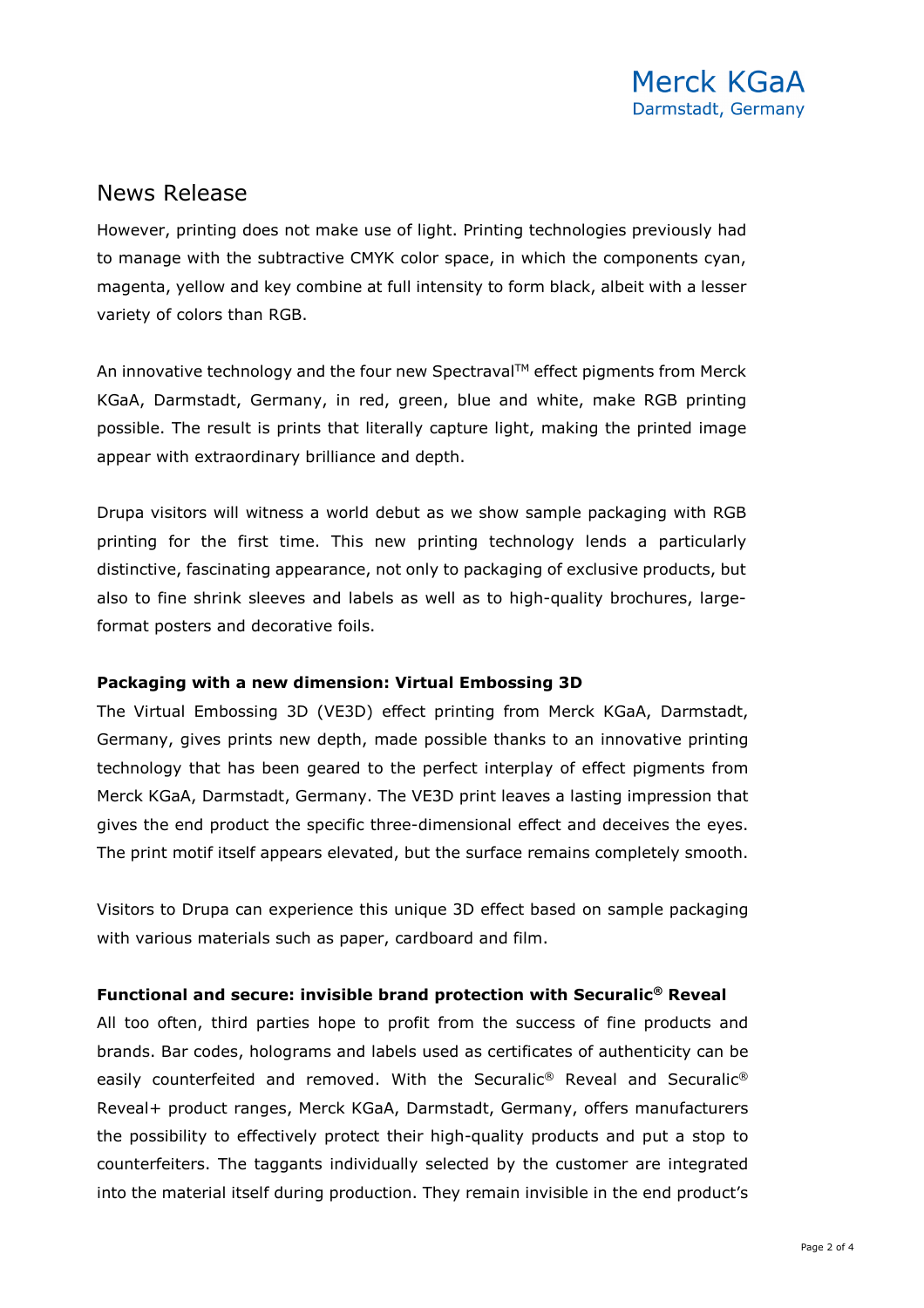## News Release

plastic or the packaging's printing ink until a special device equipped with an infrared detector makes them visible.

Drupa attendees can learn about brand protection opportunities with the Securalic® Reveal and Securalic® Reveal+ infrared taggants. In addition, they can experience the new convenient R2 detector, which can distinguish various taggants from the Securalic® Reveal+ range from each other.

### **Sample packaging with maritime colorfulness**

Our stand at Drupa 2016 will be part of an overall 400-square meter consortium called Print City. Our 70-square meter area will invite attendees to dive into an underwater world. The maritime variety of blue variations will provide the background before which the shimmering colorfulness of the marine life can unfold. Specially developed high-end packaging will feature underwater flora and fauna motifs to demonstrate the innovative power of new products and technologies from Merck KGaA, Darmstadt, Germany. Packaging is a key element of winning at the first moment of truth: the point of sale. However, unlike advertising whose impact requires continuous spending, design grows sales for much longer periods of time without additional investment. The design and the quality perception of the packaging define the quality perception of a product.

Our sales representatives and technicians will be available on all days of the trade show to answer visitors' questions. In addition, we will participate in the talk and workshop program on the adjacent Touchpoint Packaging stage.

Merck KGaA, Darmstadt, Germany, will be located in Hall 12, Stand C 55 at Drupa 2016 in Düsseldorf, Germany, from May 31 to June 10.

Our innovative products and technologies will be showcased during the Touchpoint Packaging program, Hall 12, Stand B 53, at the following events:

**"Inspirational Packaging for the Future"**, talk, May 31, June 3 and June 8 (3:00 to 3:30 p.m.)

**"Inspirational Packaging for the Future: How to realize it"**, workshop, May 31, June 3 and June 8 (3:30 to 4:30 p.m.)